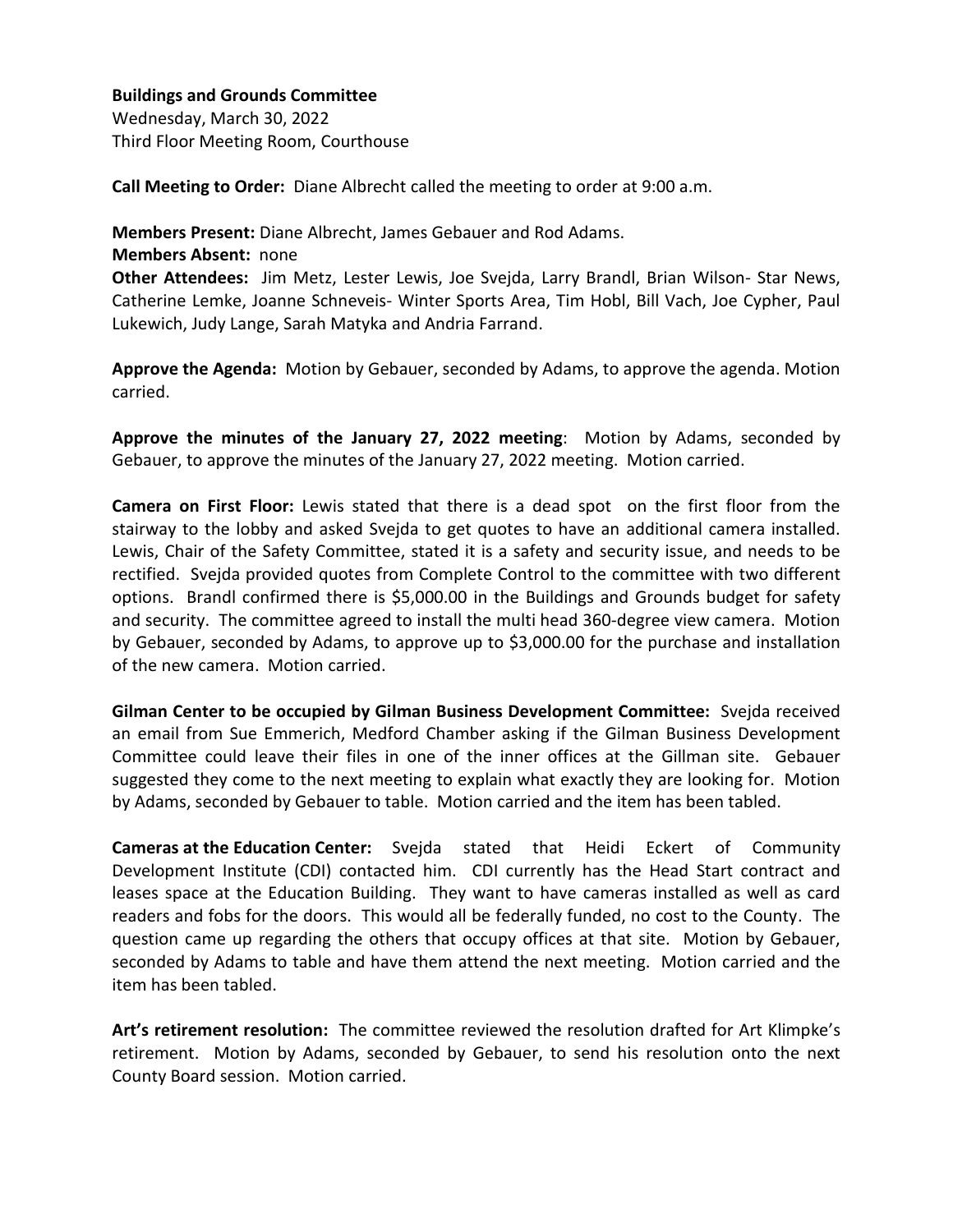**Hiring of a Camp Host:** Svejda presented the job description for the Wood Lake Camp Host position. We currently have no host and we also did not have a job description as it did not go through Human Resources in the past. Going forward this will go through the HR hiring process. Motion by Gebauer, seconded by Adams to approve the Camp Host job description. Motion carried.

**Winter Sports Manager:** Joanne Schneveis, Manager of the Winter Sports Area, was present to notify the committee that after 20 years, she was resigning as manager, but would like to still work in some capacity. She thanked the committee for the opportunity. She then recommended Sarah Matyka to be her successor. Svejda stated that will be going through the formal HR process. He will confirm what type of medical certification is needed. No action taken.

Joanne Schneveis, Bill Vach, Paul Lukewich, Joe Cypher and Judy Lange left the meeting at 9:39 a.m.

**Fair Board updates:** Tim Hobl was present to address the committee regarding the needs at the fair ground. He mentioned the water issues running through the Dairy Barn again and asked about the ARPA requests. Hobl also brought up maintenance in the horse arena, and people using it randomly because it is no longer locked. He suggested we start locking it again and give the key when it is scheduled. Farrand suggested we could add it to the calendar that is sent weekly to maintenance then they will be aware when it needs to be dragged after someone uses it. This will be added to a future agenda. No action taken. Farrand questioned how much to charge for security deposit when someone is renting the fairgrounds. Hobl stated he has always been charged \$300.00.

**North Central Outdoors Donation:** Svejda stated he received a donation of \$1500.00 from North Central Outdoors for the Winter Sports Area. It is to be used to replace the tow rope and replacement tubes. He will send a thank you.

**Approval of General Maintenance Worker job description:** Svejda presented the new job description to the committee for their approval. This position will include some custodial work. Gebauer motioned, seconded by Adams to approve the job description. Motion carried.

**Tower Management and County Buildout:** Svejda stated he received word from Shane Begley of Begley Wireless that there was nothing to update on the countywide tower buildout project.

## **Maintenance updates:**

Svejda stated he is still short staffed, and all are doing an awesome job picking up the extra workload.

The roof at the Education Building is on track to be done by Bauer **Mauer** Roofing in April.

The parking lot at the Education Building is postponed, due to the 21% increase in asphalt. It will just be patched for now.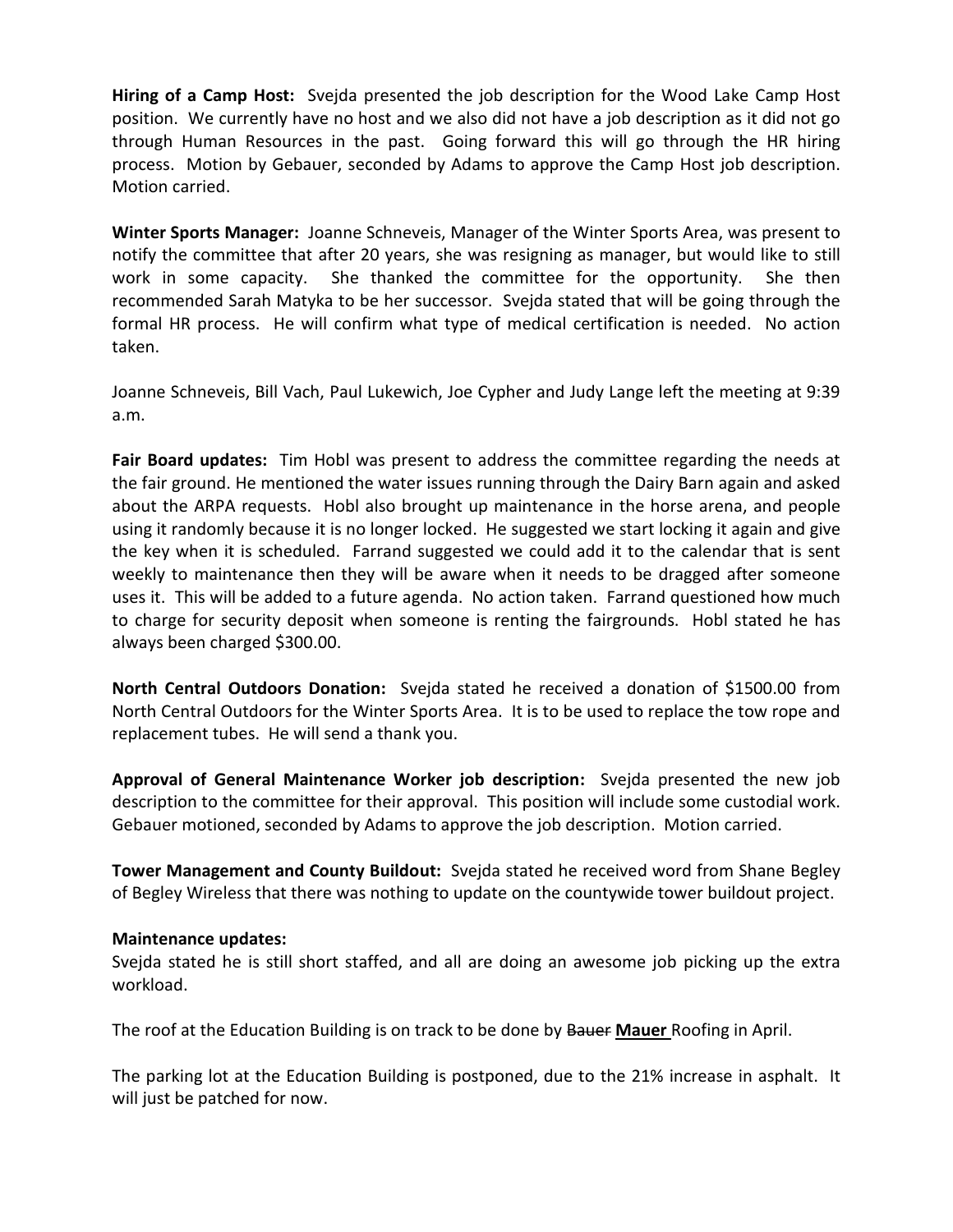Heat in the maintenance shop has been postponed for now as well.

Human Services roof leaks and will need to be addressed.

**Adjourn the meeting:** Adams motioned, seconded by Gebauer, to adjourn the meeting. Motion carried. Meeting adjourned at 10:17 a.m.

Andria Farrand - County Clerk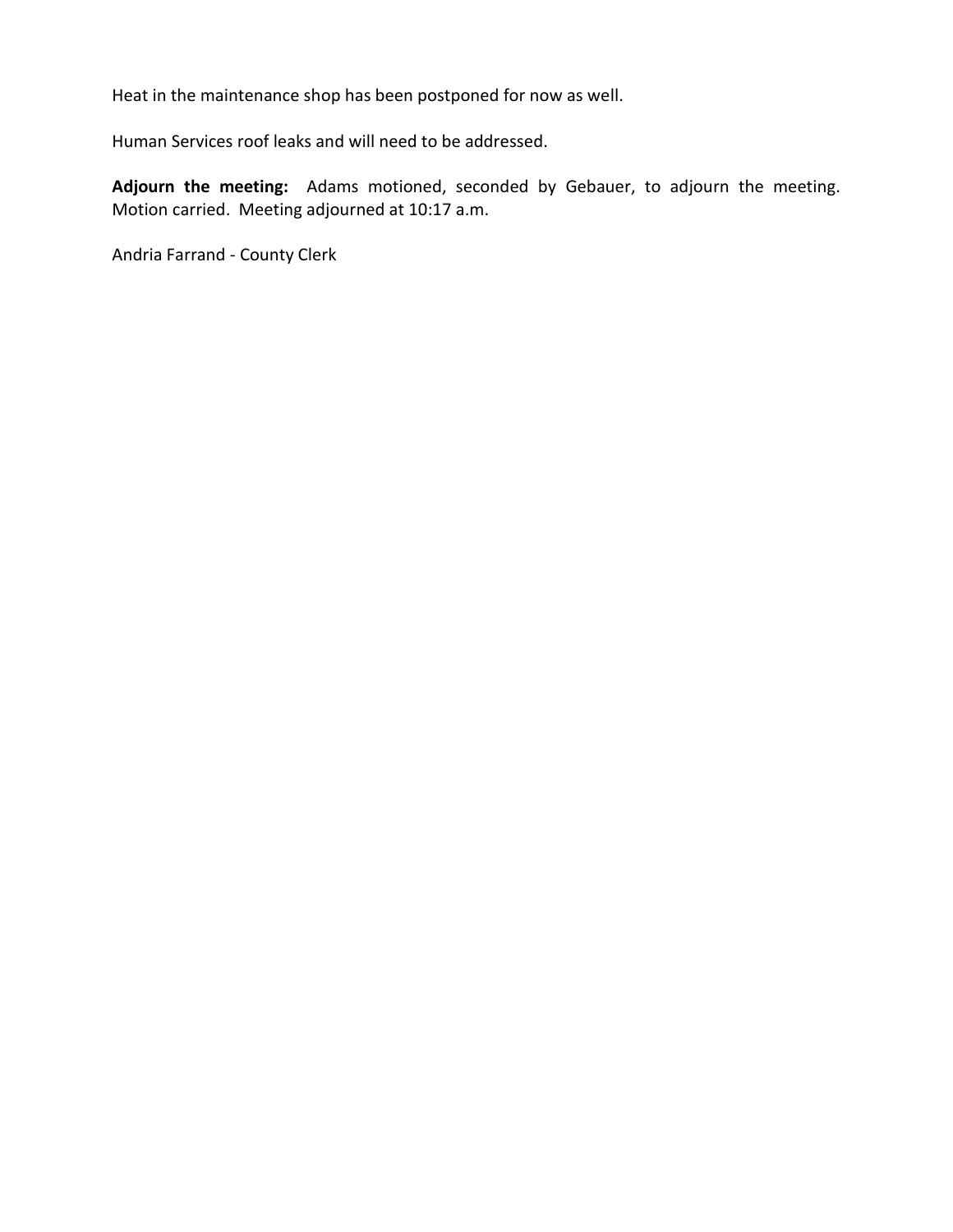## **Buildings and Grounds Committee**

Thursday, January 27, 2022 First Floor West Entrance, Courthouse

**Call Meeting to Order:** Diane Albrecht called the meeting to order at 9:03 a.m.

**Members Present:** Diane Albrecht, James Gebauer and Rod Adams.

**Members Absent:** none

**Other Attendees:** Joe Svejda, Larry Brandl, Brian Wilson- Star News, Catherine Lemke, Joanne Schneveis- Winter Sports Area, Tim Hobl, and Andria Farrand.

**Approve the Agenda:** Motion by Gebauer, seconded by Adams, to approve the agenda. Motion carried.

**Approve the minutes of the November 16, 2021 meeting**: Motion by Adams, seconded by Gebauer, to approve the minutes of the November 16, 2021 meeting. Motion carried.

**Main entrance door hours:** Svejda asked the committee for clarification on the hours the front entrance doors are to be unlocked, as he was asked to have them opened between 7:30 and 8:00 a.m. by Marie Koerner. The committee was in agreement and asked Svejda to unlock them between 7:30 and 8:00 daily.

**Fairgrounds event**: Svejda stated he spoke with Christine of 18 Wheels Motorcycle Association who is planning an event at the fairgrounds. This is their first event at the fairgrounds, and they have both the Community Center and Multi-Purpose rooms rented on June 25<sup>th</sup> for their Semi and Motorcycle Show.

**UPS Contract:** Svejda stated that the contract with Access for our Uninterrupted Power Service (UPS), expired at the end of 2021. He received a quote from Facility Gateway Corporation, (FGC) for a service similar to what we've had with Access. FGC's cost is \$2,225.00, vs. the new quote from Access of \$4,098.00. After some discussion there was a motion by Gebauer, seconded by Adams, to approve the quote from FGC for one year at \$2,225.00. Motion carried.

**Food Service for the Winter Sports Area:** Svejda reached out to Holiday Wholesale to supply the food for the Winter Sports Area since the Gilman IGA is closing. Holiday Wholesale sent a price list and has scheduled us to order on Thursday for Friday delivery. Schneveis stated she gets some things from Tri-Mart, County Market and Sam's Club and watches for sales. After much discussion, there was a motion from Gebauer, seconded by Adams, to buy primarily from Holiday Wholesale, then Tri-Mart and County Market to reduce all the running around. Motion carried.

**Custodian position:** Svejda stated he is having a hard time filling the open custodian position. He had 5 applicants and 2 were interviewed. The person that was hired ended up finding something else. The committee agreed he should wait for the new wage scale to go into effect and advertise the position again.